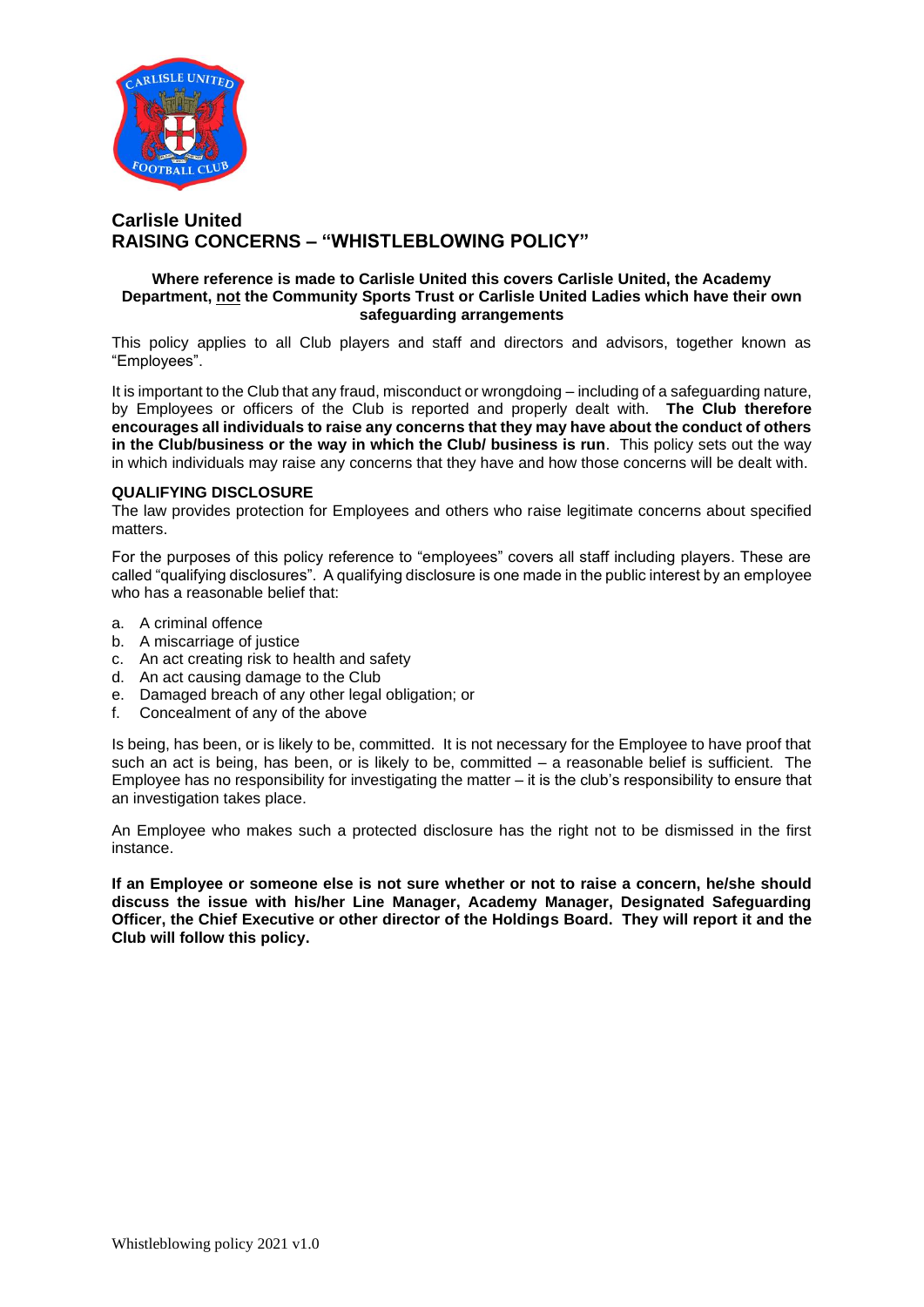

### **PRINCIPLES**

- a. Everyone should be aware of the importance of preventing and eliminating wrongdoing at work. Employees should be watchful for illegal or unethical conduct and report anything of that nature that they become aware of
- b. Any matter raised under this procedure will be investigated thoroughly, promptly and confidentially, and the outcome of the investigation reported back to the Employee who raised the issue
- c. No Employee will be victimised for raising a matter under this procedure. This means that the continued employment and opportunities for future promotion or training of the Employee will not be prejudiced because he/she has raised a legitimate concern
- d. Victimisation of an Employee for raising a qualified disclosure will be a disciplinary offence
- e. If misconduct is discovered as a result of any investigation under this procedure the club's disciplinary procedure will be used, in addition to any appropriate external measures
- f. Maliciously making a false allegation is a disciplinary offence
- g. An instruction to cover up wrongdoing is itself a disciplinary offence. If told not to raise or pursue any concern, even by a person in authority such as a coach, manager, or Employee, you should not agree to remain silent, they should report the matter to the Chief Executive.
- h. The Club follows the guidance in relation to the positions of trust as detailed in the Sexual Offences Act 2003.

## **PROCEDURE**

This procedure is for disclosures about matters other than a breach of an Employee's own contract of employment. If an Employee is concerned that his/her own contract has been, or is likely to be, broken, he/she should use the club's grievance procedure.

The Club is committed to address any issues of malpractice and positively encourages Employees to use the available channels to raise any concerns they may have.

Employees should raise a complaint in writing to their line manager.

The line manager (or the person who carried out the investigation) will then report to the Chief Executive, who will meet with you to discuss your concern and gather and appropriate evidence. Your complaint will then be investigated in full and, on conclusion of the investigation, take any necessary action, including reporting the matter to any appropriate government department or regulatory agency.

If disciplinary action is required against any Employee of the Club, the line manager (or the person who carried out the investigation) will report the matter to the Chief Executive who will start the disciplinary procedure.

On conclusion of any investigation, you will be told the outcome of the investigation and what the Chief Executive has done, or proposes to do, about it. If no action is to be taken, the reason for this will be explained.

If the Employee is concerned that his/her coach/line manager is involved in the wrongdoing, has failed to make a proper investigation or has failed to report the outcome of the investigations to the board, he/she should inform the Designated Safeguarding Officer (DSO), David Wilkes, contact telephone number 07940483680, who will arrange for another manager to review the investigation carried out, make any necessary enquiries and make his/her own report to the Chief Executive.

If for any other reason the Employee does not wish to approach his/her line manager he/she should also in the first instance contact the Chief Executive – as above. Any approach to the Chief Executive Officer will be treated with the strictest confidence and the Employee's identity will not be disclosed without his/her prior consent.